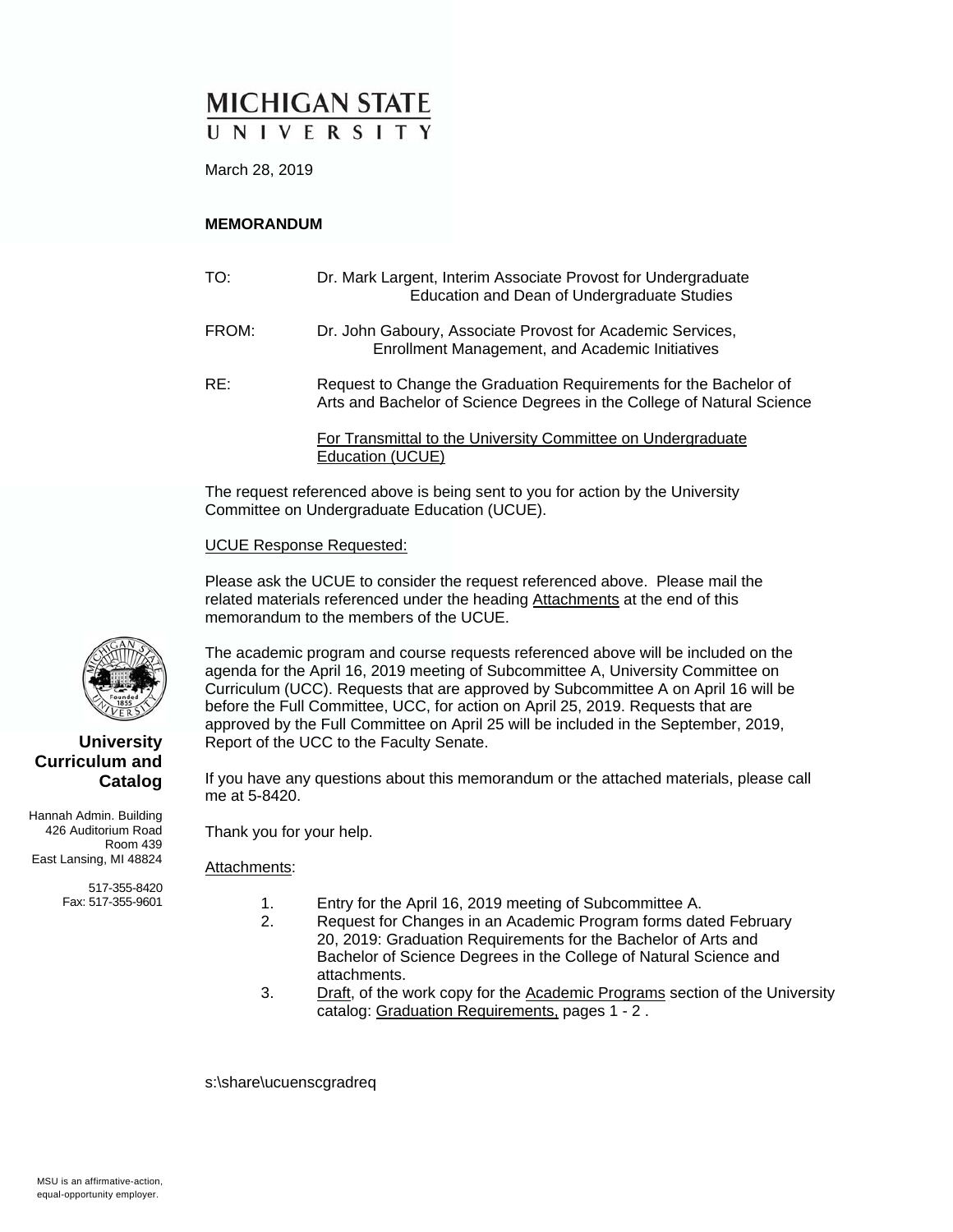#### **COLLEGE OF NATURAL SCIENCE**

- 1. Request to change the **Graduation Requirements for the Bachelor of Arts and Bachelor of Science** degree in the **College of Natural Science**. The University Committee on Undergraduate Education (UCUE) will consider this request.
	- a. Under the heading **Graduation Requirements** make the following change:
		- (1) Replace item 2. c. with the following:

A minimum of 30 credits in courses numbered 300 and above.

Effective Fall 2019.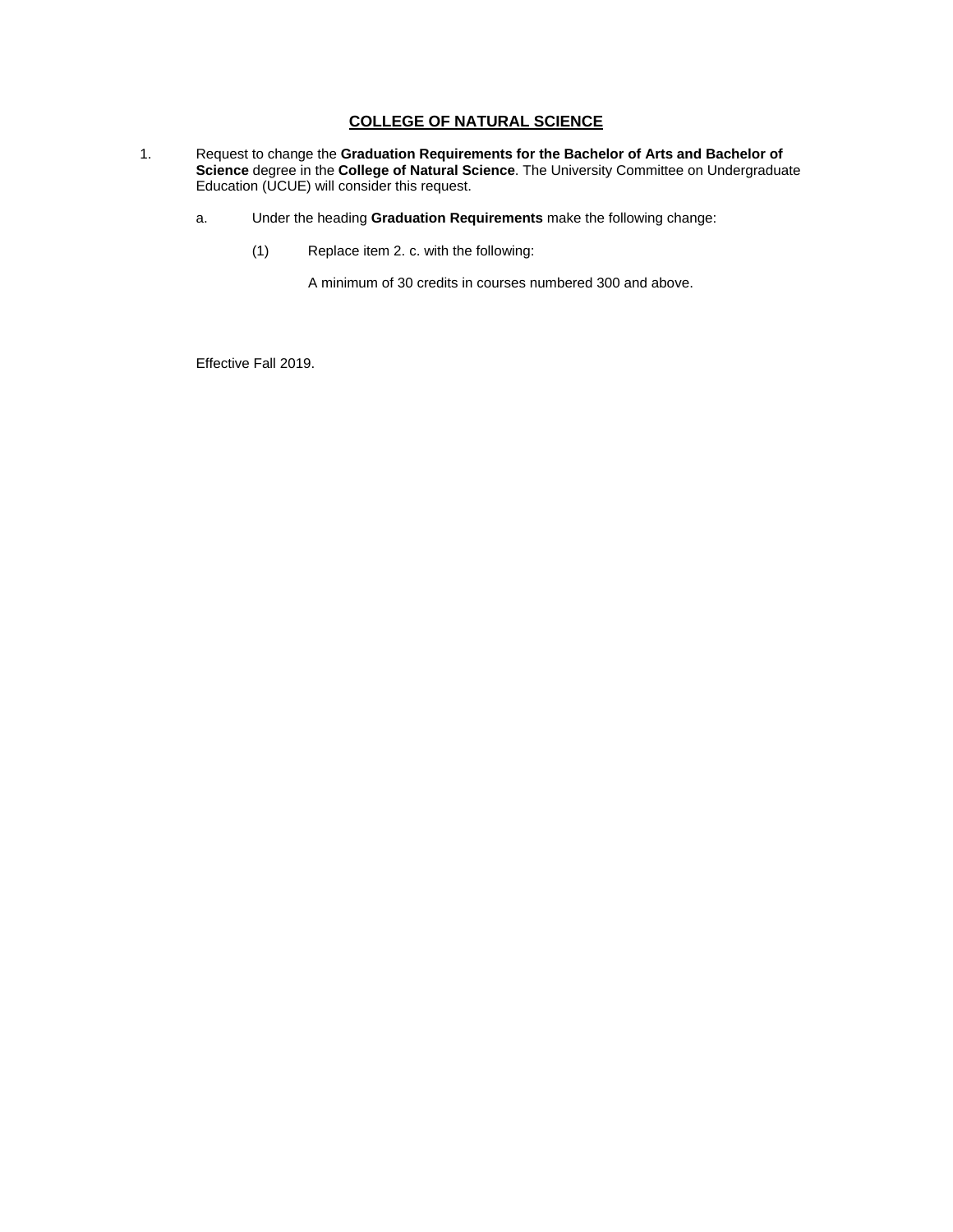# ${\underline {\cal U}}$ Michigan State University Office of the Registrar

| Program Name: Natural Science -<br><b>Graduation Requirements</b>                                                                                                                                                                                                                                                                  | Program Request ID: 3894                         |  |  |
|------------------------------------------------------------------------------------------------------------------------------------------------------------------------------------------------------------------------------------------------------------------------------------------------------------------------------------|--------------------------------------------------|--|--|
| Sequence Number: 3<br>Degree: BS                                                                                                                                                                                                                                                                                                   |                                                  |  |  |
| Effective Dates: Fall 2019 - Open                                                                                                                                                                                                                                                                                                  | <b>Status: Interim</b><br>Initial Action: Change |  |  |
|                                                                                                                                                                                                                                                                                                                                    |                                                  |  |  |
|                                                                                                                                                                                                                                                                                                                                    | Requested Date: 2/20/2019 11:18:47 AM            |  |  |
| 1. Department/School/College:                                                                                                                                                                                                                                                                                                      |                                                  |  |  |
| 32604  College of Natural Science                                                                                                                                                                                                                                                                                                  |                                                  |  |  |
| 2. Name of Program:                                                                                                                                                                                                                                                                                                                |                                                  |  |  |
| <b>Natural Science - Graduation Requirements</b>                                                                                                                                                                                                                                                                                   |                                                  |  |  |
| 3. Name of Degree:                                                                                                                                                                                                                                                                                                                 |                                                  |  |  |
| <b>BS</b>                                                                                                                                                                                                                                                                                                                          |                                                  |  |  |
| 4. Type of Program:                                                                                                                                                                                                                                                                                                                |                                                  |  |  |
|                                                                                                                                                                                                                                                                                                                                    |                                                  |  |  |
| 5. Effective Start Semester:                                                                                                                                                                                                                                                                                                       |                                                  |  |  |
| Prev: Fall 2015<br><b>New: Fall 2019</b>                                                                                                                                                                                                                                                                                           |                                                  |  |  |
| 6. Target student audience for the program:                                                                                                                                                                                                                                                                                        |                                                  |  |  |
| 7. Enrollment:                                                                                                                                                                                                                                                                                                                     |                                                  |  |  |
| What is the expected enrollment per year: 600                                                                                                                                                                                                                                                                                      |                                                  |  |  |
| What is the minimum enrollment acceptable: 100                                                                                                                                                                                                                                                                                     |                                                  |  |  |
| 8. Source of budget for the program:                                                                                                                                                                                                                                                                                               |                                                  |  |  |
| To align academic planning and curricular change, ALL requests for NEW funds must be<br>included in the College's annual planning letter. Provost approval of new funds and the<br>effective date for the new program must align. If funding is not approved, then the<br>program request will not be forwarded to Faculty Senate. |                                                  |  |  |
| Internal reallocation                                                                                                                                                                                                                                                                                                              |                                                  |  |  |
|                                                                                                                                                                                                                                                                                                                                    |                                                  |  |  |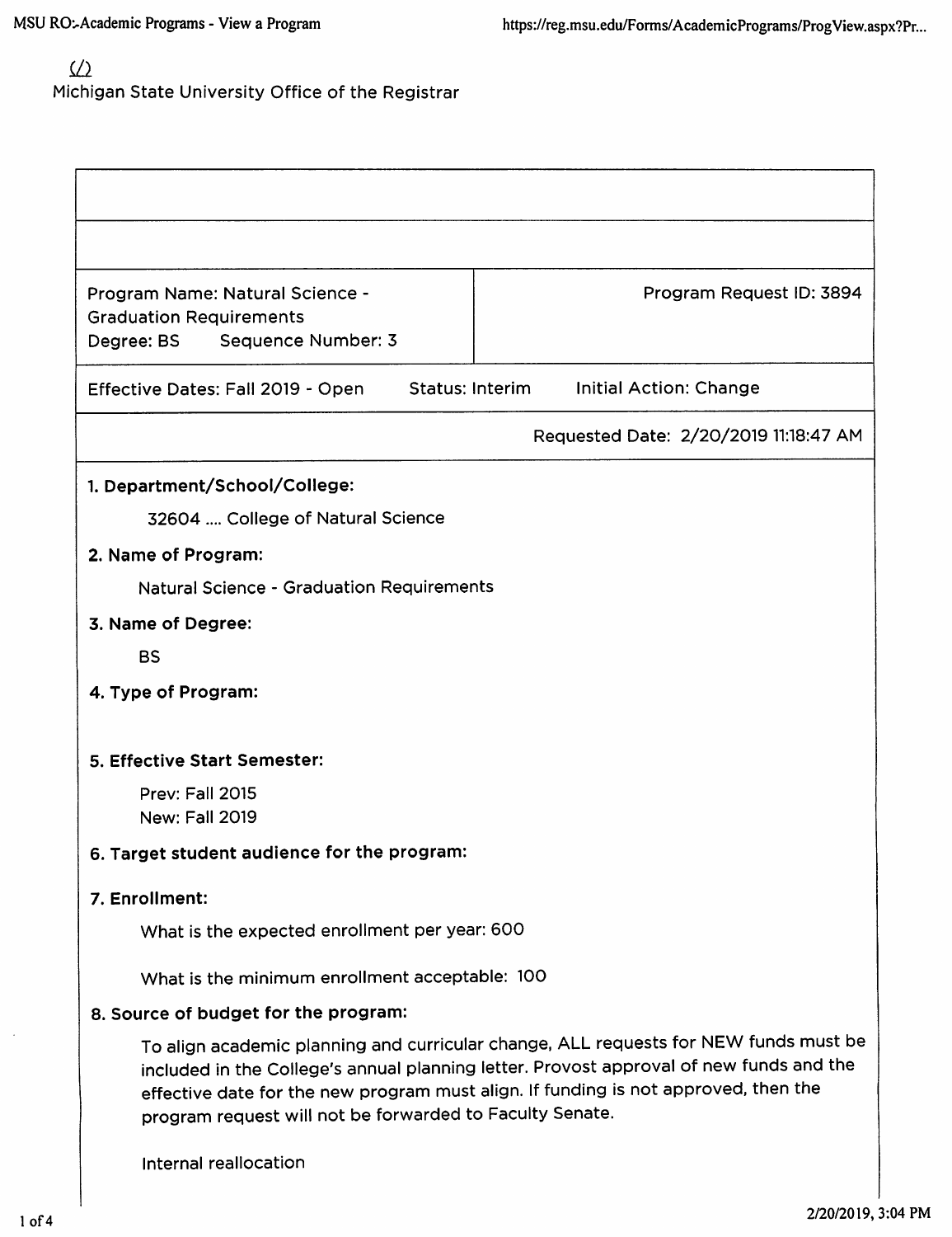If new funds, was this request included in the College's annual planning letter? Indicate yes or no. If no, then this is a department or college fund reallocation (If the program is implemented, no additional resources are required.).

## 9. Projected Costs as compared to other programs in unit:

Higher

### 10. Staff requirement:

How many additional staff will be required: 0

Who will provide the primary instruction. Describe any external linkages (industry, government, etc.):

## 11. Will additional equipment be required:

Approximate cost: 0

Source of funding:

### 12. Will additional library materials be required:

Approximate cost: 0

Source of funding: no additional library materials will be required

### 13. Will additional space be required:

Type:

Approximate amount:

14. If the program requirements contain a named concentration, do you wish for the concentration to be noted on the student's transcript?:

**No** 

## 15. Detailed Description:

#### **Graduation Requirements**

1. The University requirements for bachelor's degrees as described in the *Undergraduate Education* (https://reg.msu.edu/AcademicPrograms/Text.aspx?Section=110) section of this catalog.

Students who are enrolled in majors leading to Bachelor of Science and Bachelor of Arts degrees in the College of Natural Science may complete an alternative track to Integrative Studies in Biological and Physical Sciences that consists of:

- a. One course in Biological Science, Entomology, Integrative Biology, Microbiology, Physiology, or Plant Biology.
- b. Chemistry 141 or 151 or 181H.
- c. Two credits of laboratory experience in biological or physical science. Credits earned in courses in the alternative track may also be counted toward College and major requirements for Bachelor of Science and Bachelor of Arts degrees.
- 2. The requirements of the College of Natural Science for the Bachelor of Science and Bachelor of Arts degrees that are listed below: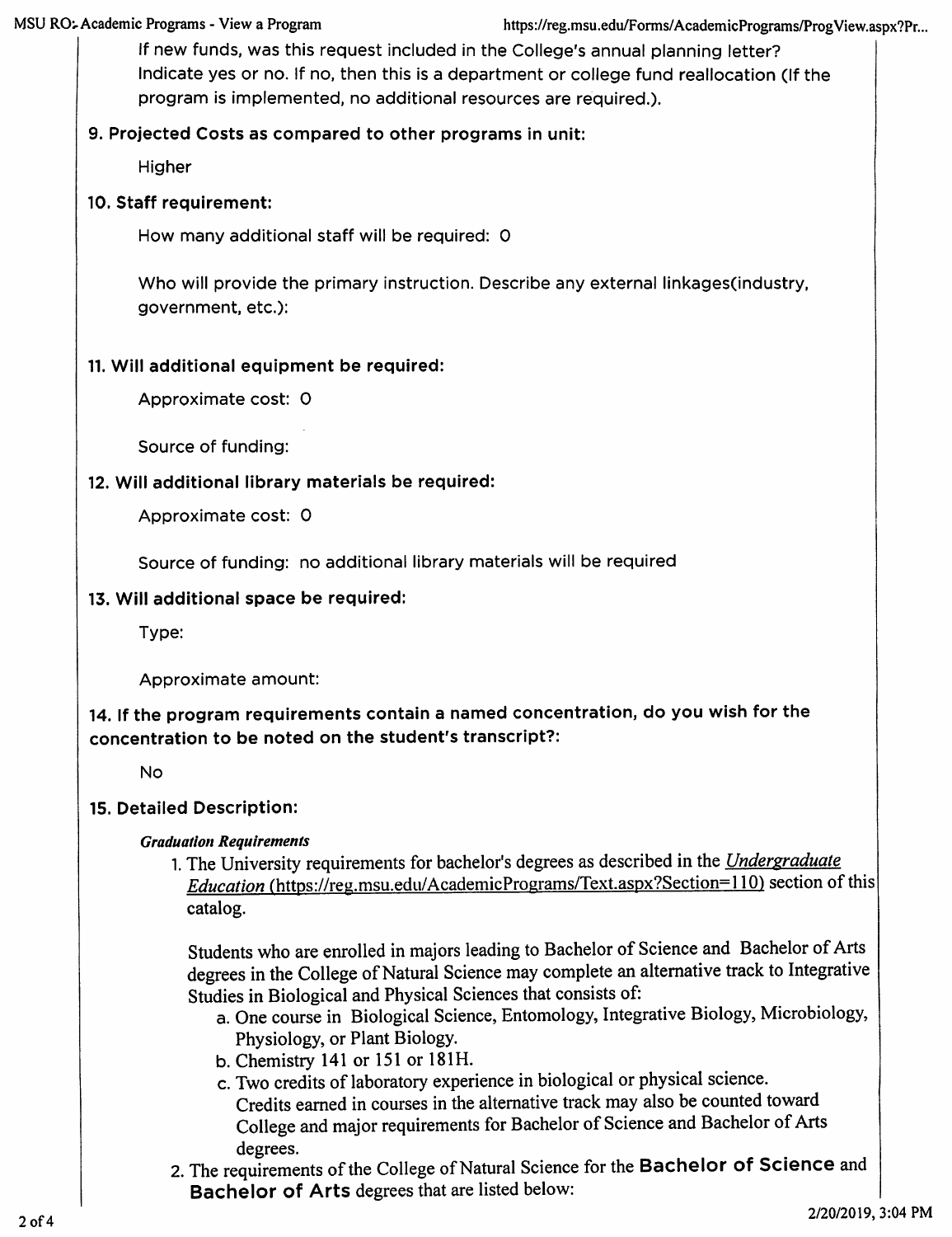- a. The requirements for either a departmental major or an interdepartmental major of 27 to 79 credits. For specific requirements, see the sections that follow.
- b. A minimum grade-point average of 2.00 in courses in the student's major; i.e., in all courses that are required for the major and that are not counted toward College and University requirements.
- c. The following credit distribution requirements:
	- 1. A minimum of 30 credits in courses numbered 300 and above.
	- 2. A maximum of 67 credits in courses offered in a single curriculum division of the College: *i.e.*, Biological Science or Mathematical Science or Physical Science.
- d. Only credits in courses graded on the numerical or Pass–No Grade system may be counted toward College and major requirements for Bachelor of Science and Bachelor of Arts degrees in the College of Natural Science. College of Natural Science students may not enroll in courses that are to be counted toward College and major requirements, including courses in other colleges, on a Credit-No Credit basis.
- 3. The requirements of the College of Natural Science for either the Bachelor of Science degree or the Bachelor of Arts degree that are listed below:
	- a. Requirements for the Bachelor of Science degree:
		- 1. One semester of calculus.
		- 2. A second semester of calculus or one semester of statistics and probability.
		- 3. Two semesters of chemistry including at least one laboratory experience.
		- 4. Two semesters of physics.
		- 5. One semester of biological science.
	- b. Requirements for the Bachelor of Arts degree:
		- 1. One semester of calculus.
		- 2. A second semester of calculus or one semester of statistics and probability.
		- 3. One semester each of biological science, chemistry, and physics including at least one laboratory experience.
		- 4. Six credits in courses in the arts and humanities or the social, behavioral, and economic sciences beyond the credits that are counted toward the University's Integrative Studies requirement.

Many major programs which lead to a Bachelor of Science degree require a proficiency greater than the College established minimum in one, or more, of the following fields: chemistry, physics, and mathematics. Also, for either the Bachelor of Arts or the Bachelor of Science degree, when two or more options exist for the fulfillment of any College— established requirement, one of the options may be specified as a major requirement. The specific requirements for each major program are given in the sections that follow. Chemistry and mathematics requirements should be completed to the fullest extent possible during the freshman and sophomore years. Bachelor of Science candidates with a major in a physical science should complete the physics requirement during the sophomore year. Students with a major in a biological science may postpone completion of the physics requirement until the junior year, but should complete Biological Science 161, 162 by the end of the sophomore year. The biology courses should be completed during the freshman year because they are prerequisites to most of the courses offered by the departments in the biological sciences. All students should complete the University's Tier I writing requirement during the freshman year.

# 16. Are there admissions requirements for this program?:

Grade or grade-point average requirements and if so in which course(s), portfolio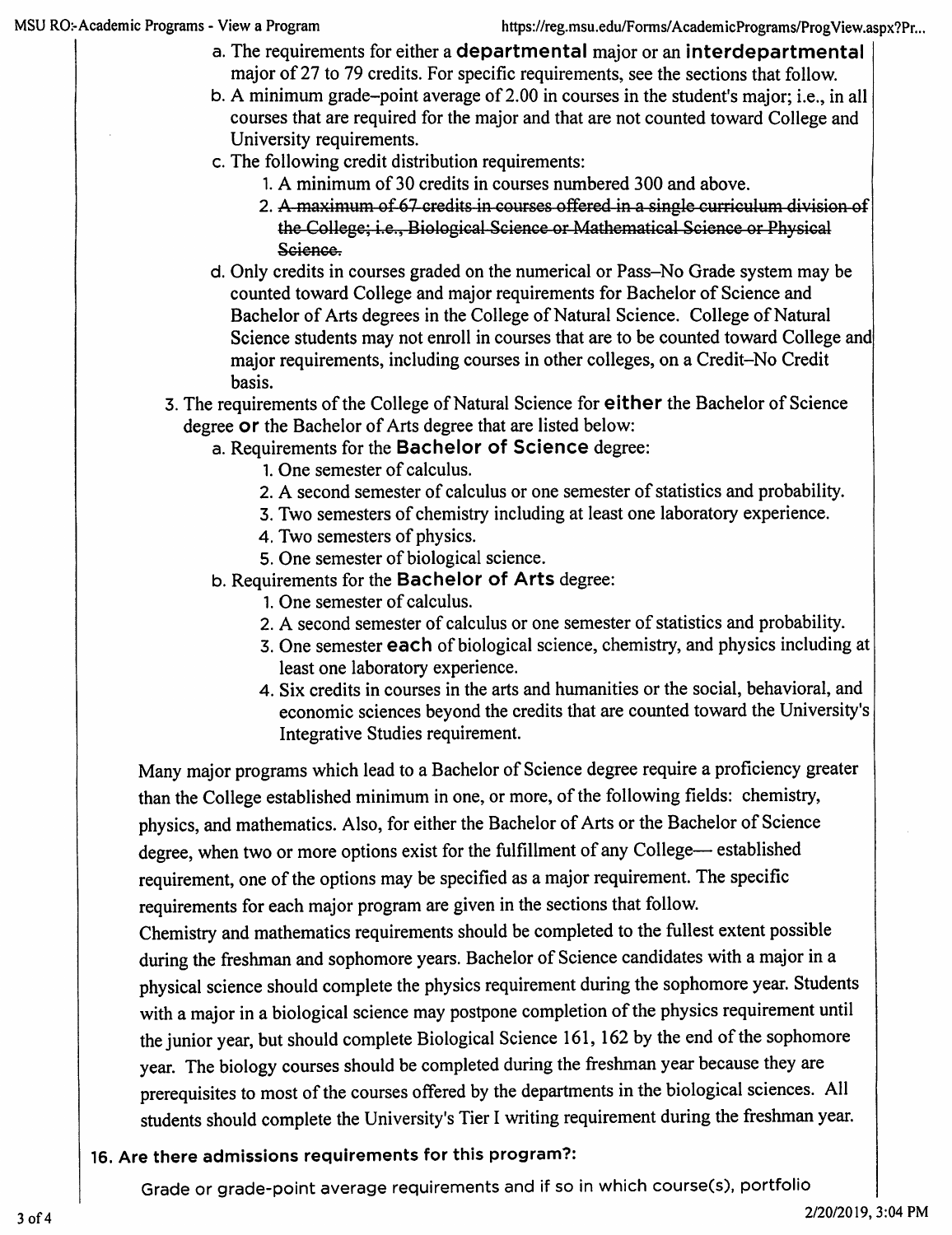https://reg.msu.edu/Forms/AcademicPrograms/ProgView.aspx?Pr...

requirement, audition, essay, etc. If there are not admission requirements other than those required by the University policy indicate "none". none

17. Type(s) of change(s):

Removing wording

18. Students who will be affected by the proposed changes:

All NatSci BS students

19. Will the proposed change(s) have a negative impact on students? If so, which ones?:

**No** 

Describe impact and explain what accommodations will be made:

20. Reason(s) for change(s):

Eliminating redundancy in verification that student has met degree requirements.

### DEPARTMENT LEVEL APPROVAL STATUS

**Approved: College of Natural Science** 

2/20/2019 11:23:03 AM by Shelby Gombosi for Richard Schwartz, Associate Dean

## **COLLEGE LEVEL APPROVAL STATUS**

Approved: College of Natural Science 2/20/2019 11:23:10 AM by Shelby Gombosi for Gerard Mark Voit, Associate Dean

Call us: (517) 355-3300 Contact Information (/contact.aspx) | Site Map (/sitemap.aspx) | Privacy Statement (/privacy.aspx) | Site Accessibility (/siteaccessibility.aspx#)

Call MSU: (517) 355-1855 | Visit: msu.edu (http://msu.edu) MSU is an affirmative-action, equal-opportunity employer. | Notice of Nondiscrimination (http://oie.msu.edu) SPARTANS WILL. | © Michigan State University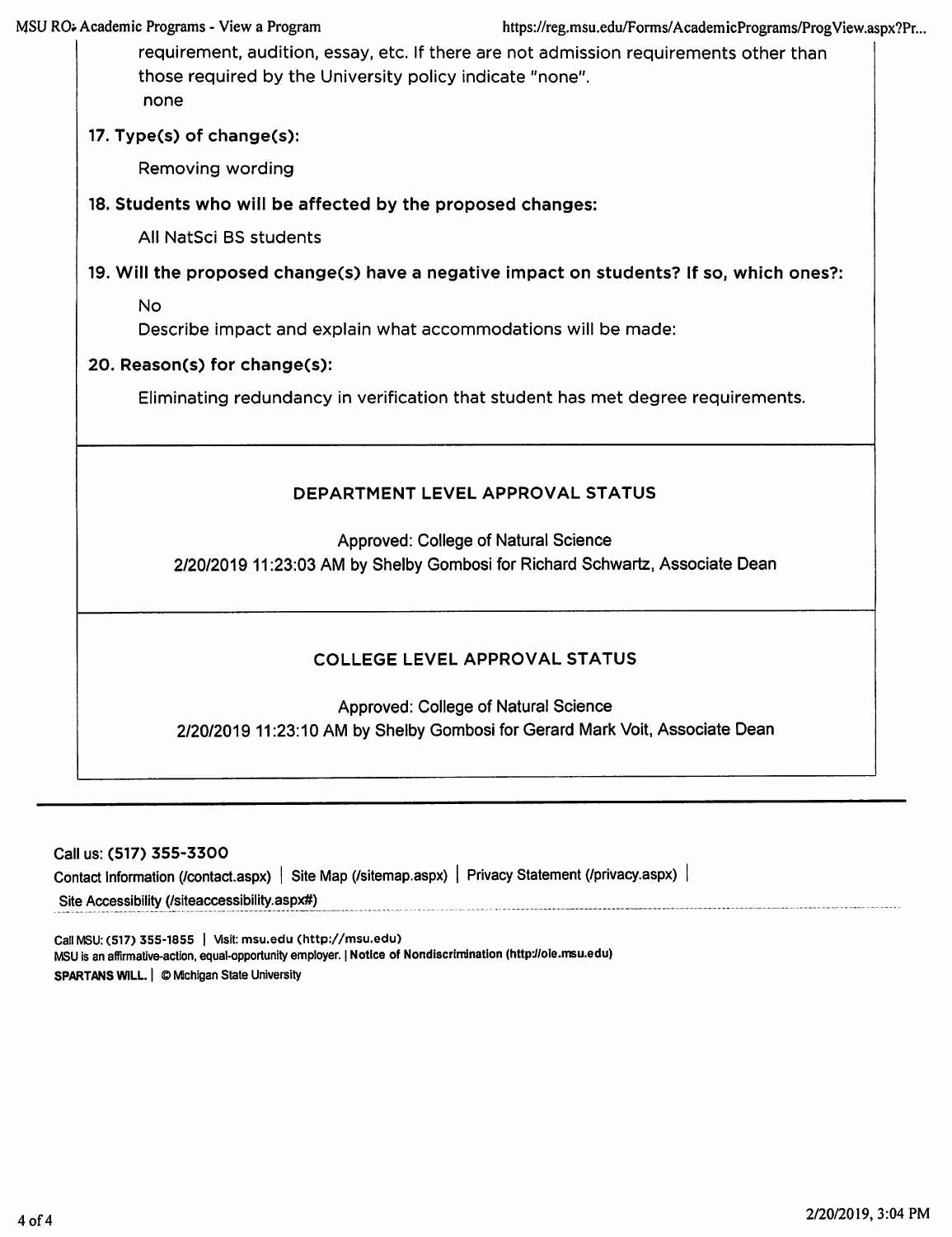DRAFT

#### **Graduation Requirements**

The University requirements for bachelor's degrees as described in the Undergraduate Education section of this catalog.

Students who are enrolled in majors leading to Bachelor of Science and Bachelor of Arts degrees in the College of Natural Science may complete an alternative track to Integrative Studies in Biological and Physical Sciences that consists of:

- One course in Biological Science, Entomology, Microbi $a<sub>z</sub>$ ology, Physiology, Plant Biology, or Integrative Biology.
- b. Chemistry 141 or 151 or 181H.
- $\mathbf{C}$ Two credits of laboratory experience in biological or physical science.

Credits earned in courses in the alternative track may also be counted toward college and major requirements for Bachelor of Science and Bachelor of Arts degrees.

- $\overline{2}$ The requirements of the College of Natural Science for the Bachelor of Science and Bachelor of Arts degrees that are listed below:
	- The requirements for either a departmental major or an a. interdepartmental major of 27 to 79 credits. For specific requirements, see the sections that follow.
	- $h$ A minimum grade-point average of 2.00 in courses in the student's major; i.e., in all courses that are required for the major and that are not counted toward college and University requirements.
	- The following credit distribution requirements: C.
	- $-$ (1) A minimum of 30 credits in courses numbered 300 and above.
		- $-(2)$  A maximum of 67 credits in courses offered in a sin- $\sim$ gle curriculum division of the college; i.e., Biological Science or Mathematical Science or Physical Science.
	- $\mathbf d$ . Only credits in courses graded on the numerical or Pass-No Grade system may be counted toward college and major requirements for Bachelor of Science and Bachelor of Arts degrees in the College of Natural Science. College of Natural Science students may not enroll in courses that are to be counted toward college and major requirements, including courses in other colleges, on a Credit-No Credit basis.
- The requirements of the College of Natural Science for ei-3. ther the Bachelor of Science degree or the Bachelor of Arts degree that are listed below:
	- Requirements for the Bachelor of Science degree: a.
		- (1) One semester of calculus.
		- (2) A second semester of calculus or one semester of statistics and probability.
		- (3) Two semesters of chemistry including at least one laboratory experience.
		- (4) Two semesters of physics.
		- (5) One semester of biological science.
	- Requirements for the Bachelor of Arts degree: b.
		- (1) One semester of calculus.
		- (2) A second semester of calculus or one semester of statistics and probability.
		- (3) One semester each of biological science, chemistry, and physics including at least one laboratory experience.
		- (4) Six credits in courses in the arts and humanities or the social, behavioral, and economic sciences beyond the credits that are counted toward the University's Integrative Studies requirement.